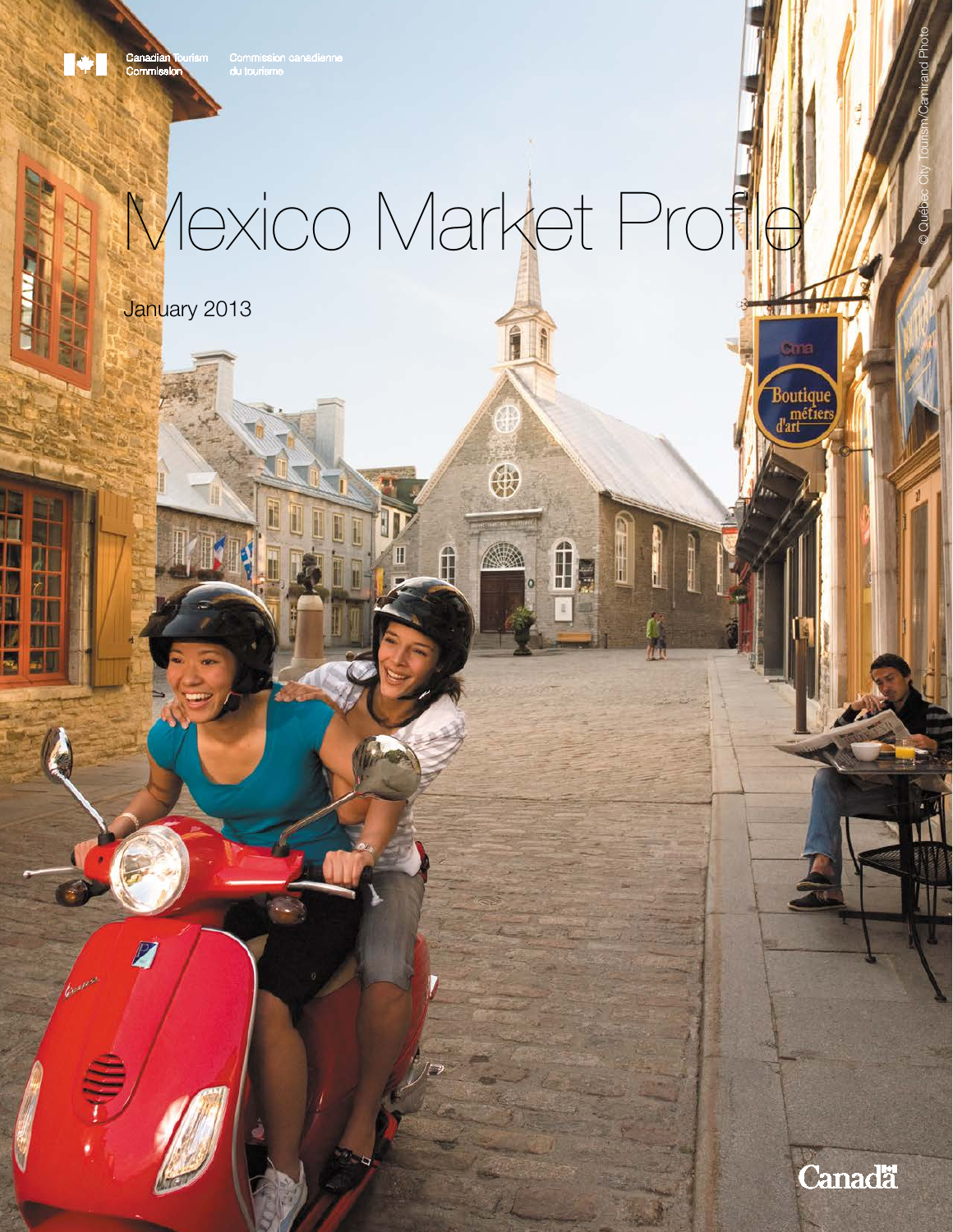# **Contents**

# <span id="page-1-0"></span>**Introduction**

The Canadian Tourism Commission (CTC), in conjunction with various Canadian tourism industry partners, undertakes three major consumer research studies on a rotating basis: [Global Tourism Watch,](http://en-corporate.canada.travel/research/market-knowledge/mexico) [Explorer Quotient®](http://en-corporate.canada.travel/sites/default/files/pdf/Resources/ctc_eq_profiles_2012-eng-lowres.pdf) (EQ®) and Advertising Evaluation studies.

This report summarizes findings from the CTC's research studies as well as analyses that the CTC has conducted with other data sources. In particular, this report provides:

- An overview of market conditions and an outlook for 2013
- A profile of Mexican visitors during 2011
- An overview of key long-haul competitors
- Highlights of marketing insights along the path to purchase.

Please note that the Global Tourism Watch was not conducted in Mexico during 2012. The contents of this report reflect findings from the 2011 [Global Tourism Watch,](http://en-corporate.canada.travel/sites/default/files/pdf/Research/Market-knowledge/Global-tourism-watch/Mexico/gtw_mx_summary_2011_en.pdf) 2007 EQ® and 2010 Advanced Path to Purchase studies. The Global Tourism Watch will be conducted in Mexico during 2013.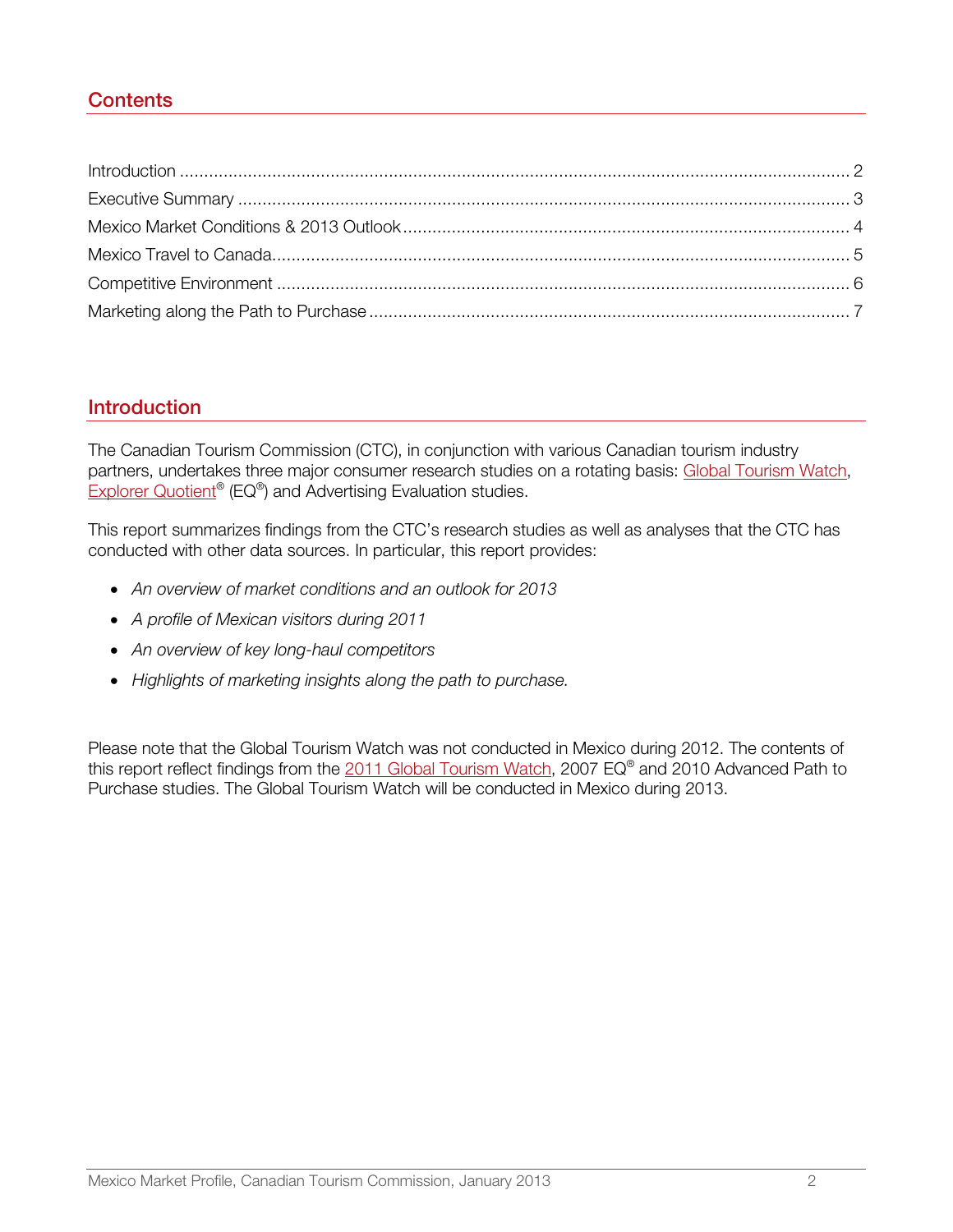# <span id="page-2-0"></span>Executive Summary

The Mexican market is maintaining momentum and there are strong signals that this market's recovery is on track. Following the implementation of a visa requirement in 2009, overnight arrivals declined 55% to a low of 116,000 overnight arrivals in 2010. Subsequently Canada grew arrivals by 15% to an estimated 133,000 in 2012. The CTC estimates 6% growth in 2013 to 141,000 overnight arrivals. Further good news is the promising revenue picture, with Mexicans spending more per trip. Overnight revenue from the Mexican market was up nearly 13% in 2011 to \$177.3 million.

Over the past decade, outbound long-haul travel from Mexico has grown by over 40%. Short-haul travel, which includes Central American destinations and land travel to the US, has remained steady at about 12 million trips annually, which suggests that Mexicans have not switched to closer destinations and continue to look further abroad for their next holiday.

Mexico's economy is expected to remain relatively strong through 2013 and to strengthen in 2014. Inflation is forecast at 4.1%, above the Bank of Mexico's 3% target. While the Mexican peso continued to depreciate against the major currencies in 2012 (including the Canadian dollar), it is forecast to appreciate 3% against the loonie in 2013 and 9% by 2016.

In 2011, BC continued to be the most popular destination for Mexicans, followed by Ontario and then Quebec. Alberta is a distant fourth but posted a growth rate (49%) twelve times that of BC (3.5%).

Nonstop seat capacity between Mexico City and Canada is scheduled to increase 4% in 2013. An increase of 4% is also scheduled between Mexico's three urban centres (Mexico City, Guadalajara and Monterrey) and the four most important US hubs for connecting travellers to Canada (Houston, Dallas-Fort Worth, Phoenix and Atlanta). The CTC estimates that 27% of Mexican visitors to Canada arrive on a flight that connects in the US.

For destinations willing to weather the market's recovery, there is significant potential in the Mexican market. There are nearly four million long-haul travellers in that country. When asked to list up to three long-haul destinations they were seriously considering for a holiday, 21% of these travellers mentioned Canada in the CTC's 2011 Global Tourism Watch. Although lower than prior years, this is much higher than Canada's competitors in Europe and South America. Canada is second only to the US.

A 2010 study among Mexican travellers suggested that visiting historical sites, shopping, city activities and experiencing an interesting culture were among the most important motivators when choosing a long-haul holiday destination. The Global Tourism Watch identifies these travel activities as weaknesses for Canada.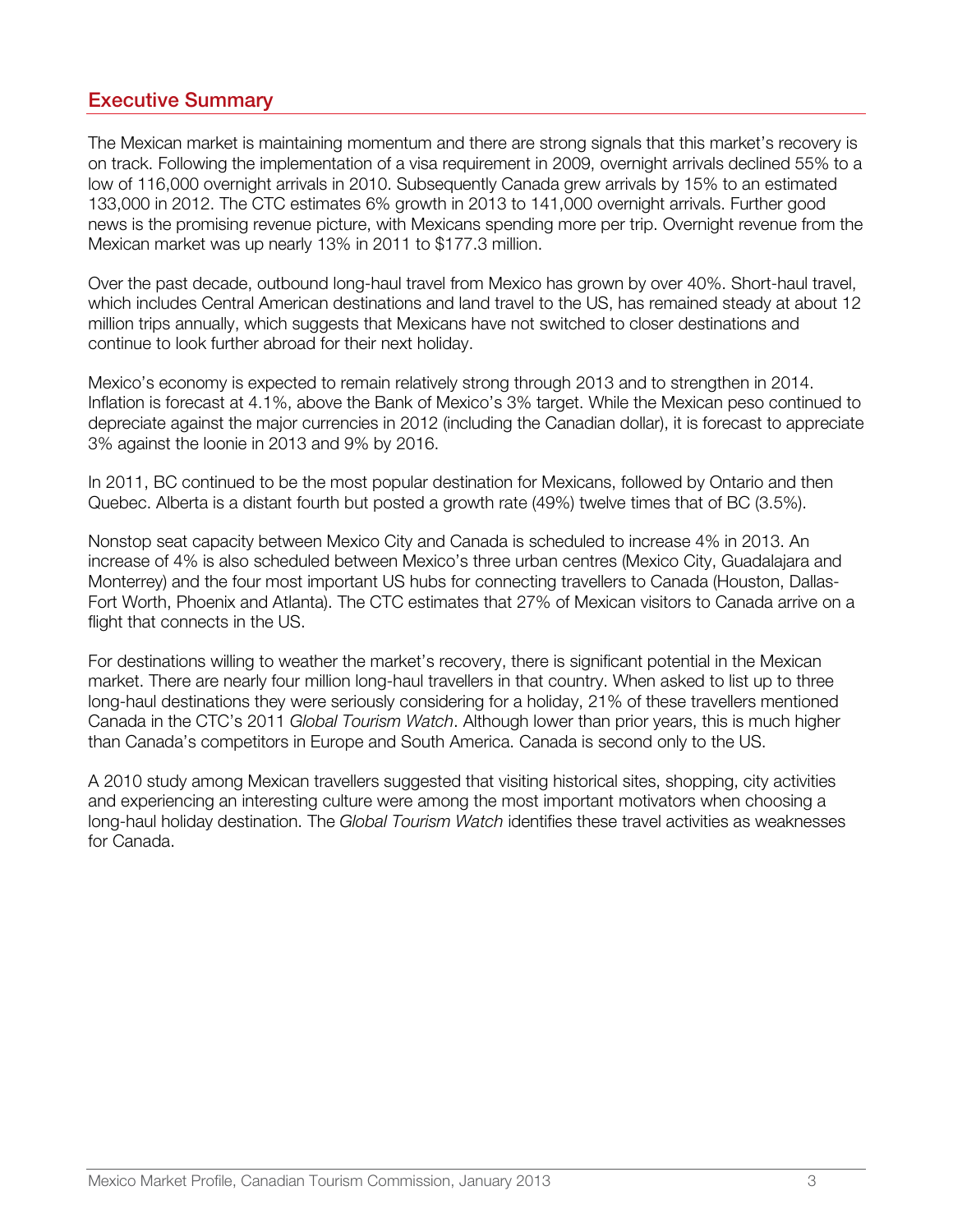# <span id="page-3-0"></span>Mexico Market Conditions & 2013 Outlook

**Mexico's economy expanded 3.8% in 2012**, which was in line with 2011 growth of 3.9%. A similar expansion of 3.7% is expected in 2013 and the pace of expansion quickens to 4.9% in 2014. The unemployment rate was low (4.9%) in 2012, and is expected to fall to 4% in 2014 as exports and consumer spending recovers. However, inflation, which reached 4.2% in 2012, was relatively high and exceeded GDP growth, meaning that in real terms the economy contracted slightly. This situation is expected to persist until 2014, when inflation is forecast to fall to 3.5% against higher GDP growth (4.9%).

From a currency standpoint, the Mexican peso declined against major global currencies in 2012, depreciating 6% against the US dollar, 4.8% against the British pound and 4.9% against the Canadian dollar. These depreciations extend the losses of the 2008-2012 period, where the MXN fell 20% against the USD and 29% against the CAD. While the MXN is expected to be relatively stable against the USD through 2016, it is forecast to reverse course and appreciate against the CAD, rising 3.4% in 2013 and 8.8% by 2016. This increase in purchasing power will improve the cost perceptions of travelling to Canada compared to the United States.

|                           | <b>The Mexican Economy</b> |       |       |       |       |
|---------------------------|----------------------------|-------|-------|-------|-------|
|                           | 2010                       | 2011  | 2012  | 2013  | 2014  |
| Real GDP (% yoy)          | 5.3                        | 3.9   | 3.8   | 3.7   | 4.9   |
| Unemployment (%)          | 5.4                        | 5.2   | 4.9   | 4.5   | 4.0   |
| Inflation $(\%)$          | 4.2                        | 3.4   | 4.2   | 4.1   | 3.5   |
| Consumer spending (% yoy) | 5.0                        | 4.5   | 3.5   | 3.6   | 3.8   |
| Exports (nominal % yoy)   | 28.4                       | 16.5  | 6.3   | 5.5   | 11.1  |
| Exchange rate (MXN/CAD)   | 12.26                      | 12.54 | 13.16 | 12.71 | 12.43 |

Source: Oxford Economics, 2013; Bank of Canada, 2013

## OUTBOUND TRAVEL

Over the past decade, international arrivals from Mexico to long-haul and short-haul destinations have grown 42% and 16% respectively. The volume of long-haul arrivals appears to be trending towards exceeding the previous high reached in 2007, while short-haul arrivals have stagnated. Travel to Canada peaked in 2008 at 257,000 arrivals and then declined sharply due to the imposition of a visa requirement on Mexican tourists in 2009. Visitor numbers have since recovered slightly from a low of 116,000 in 2010, and the CTC has forecast growth of 7% in 2012 and 6% in 2013.

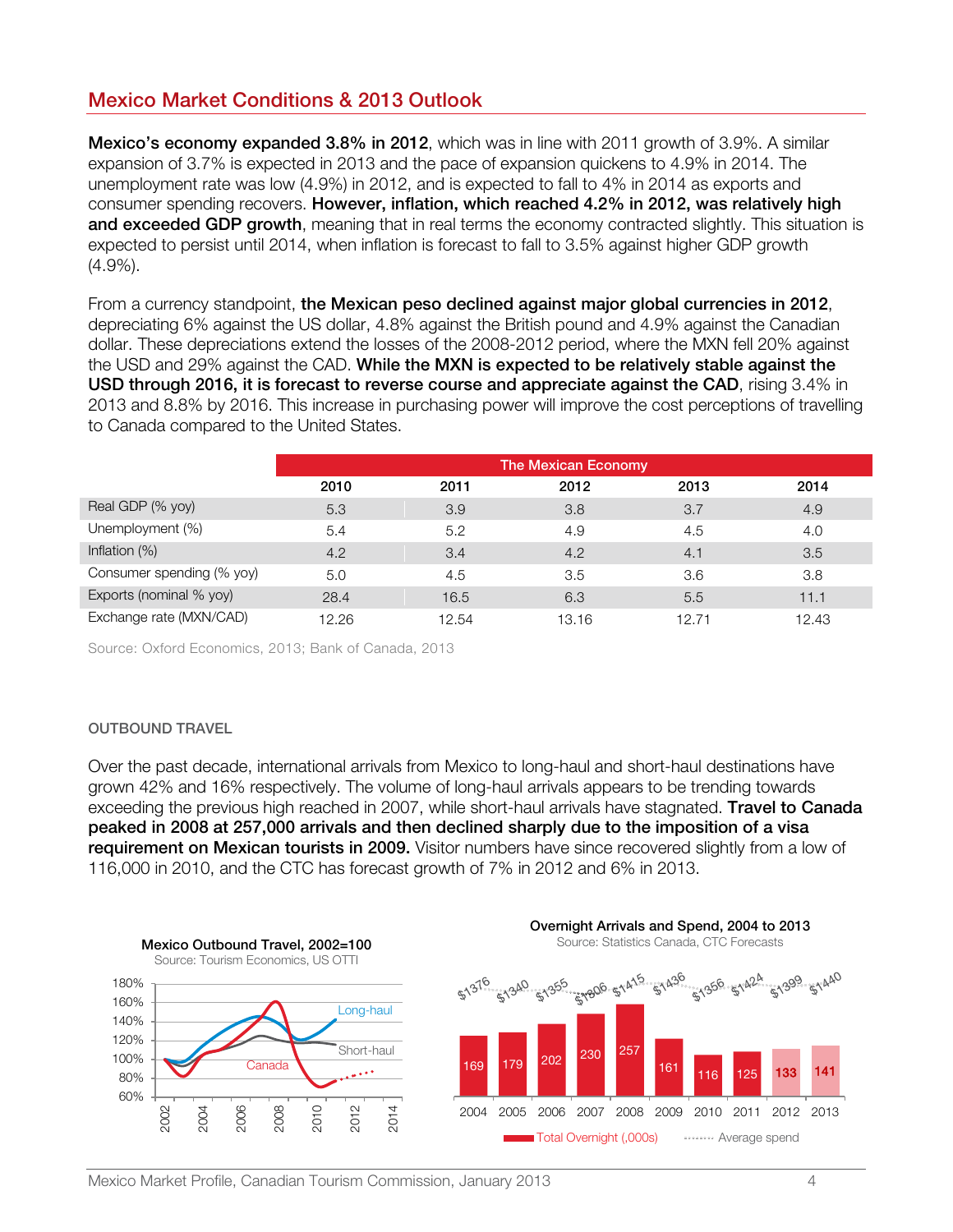# <span id="page-4-0"></span>Mexico Travel to Canada

## TRAVELLER CHARACTERISTICS

In 2011, Mexican trips were evenly split among the different trip purpose categories. **Those visiting for** pleasure and to visit friends and relatives (VFR) now represent less than half of all arrivals following the introduction of a visa requirement for Mexican travellers in 2009.

Just over two-thirds of Mexican travellers were aged 18 to 54, and a similar proportion arrived during the warmer months of Q2 and Q3. Over the past decade, the proportion of trips made by travellers under 18 years of age has increased from 10% in 2002 to 17% in 2011, while the proportion of trips made by those aged 55 and older has remained relatively constant.



#### TRAVELLER ROUTINGS TO CANADA

The CTC has estimated that 47% of visitors in 2011 arrived in Canada via a nonstop flight and 26% arrived following a visit in the US (23% entered Canada via land and 3% via air).

The most important US connector points are Phoenix and Houston for western Canada, and Dallas-Fort Worth and Atlanta for Ontario and Québec.

Nonstop seat capacity between Mexico City and Canada is scheduled to increase 4% in 2013.



Source: CTC estimates based on the International Travel Survey, and air traffic data from Diio Mi FMg

| 2013 Nonstop seat capacity  |
|-----------------------------|
| (,000s) by Canadian airport |

| Total      | $177: +4\%$     |
|------------|-----------------|
| <b>YVR</b> | $41: +5\%$      |
| YUL        | $50: +6\%$      |
| YY7        | 86; +3% vs 2012 |

Source: Diio Mi. January 2013

YYZ: Toronto; YUL: Montréal; YVR: Vancouver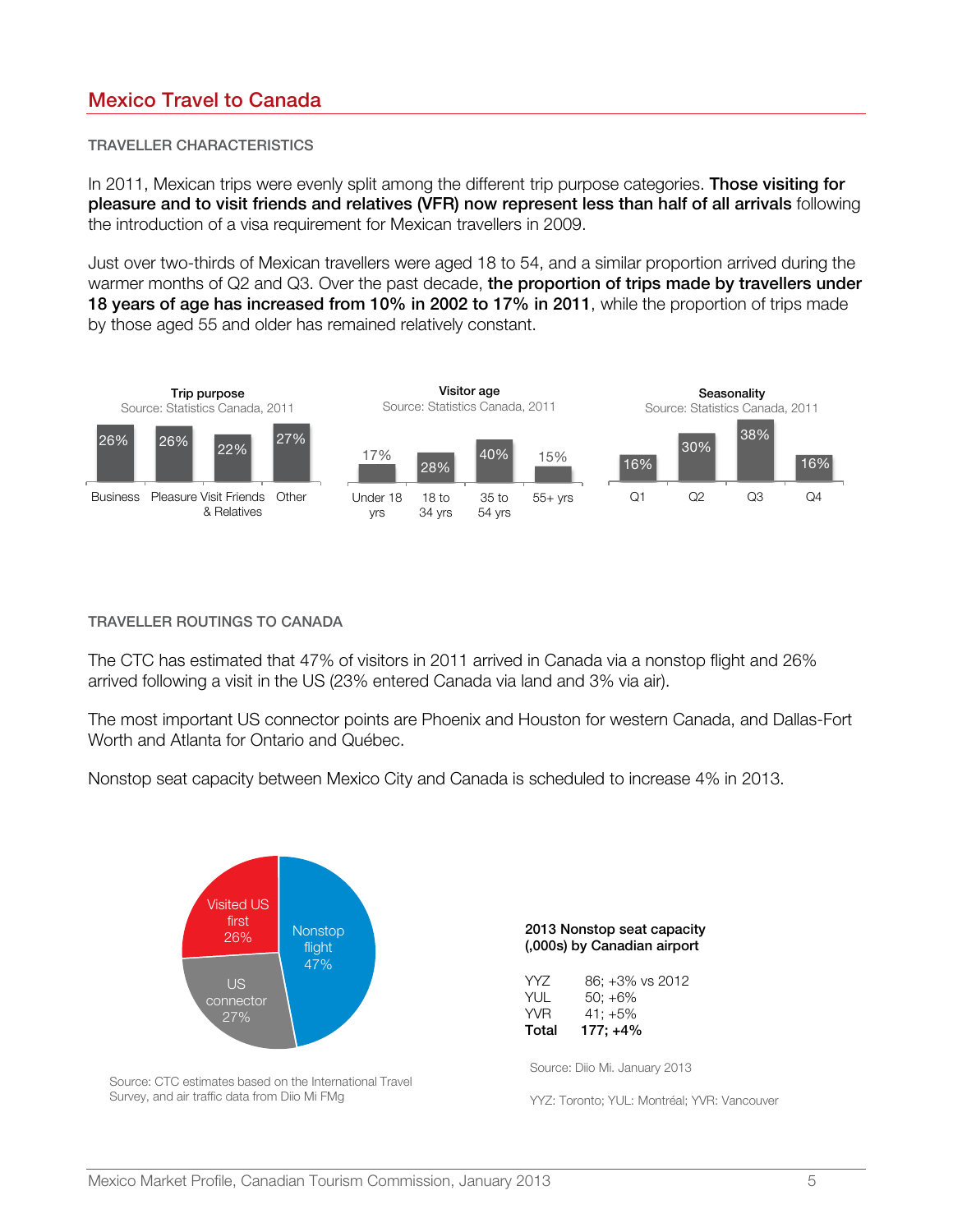# <span id="page-5-0"></span>Competitive Environment

## ARRIVALS

# The Mexican market remains strongly US-

focussed, even when only air arrivals are considered. Canada was the third most popular destination for Mexican travellers until 2009, when it slipped to fourth place behind the US, France and Spain after a change in visa requirements.

#### AIR SERVICE

In this report, Mexico long-haul travel is defined as destinations outside of Mexico and Central America. Seat capacity figures reflect nonstop scheduled service from Mexico's three largest urban centres: Mexico City, Guadalajara and Monterrey.

The US represents almost three quarters of long-haul seat capacity, evenly split between mid-haul and long-haul states. US mid-haul is defined as Florida, Georgia, North Carolina, Louisiana, Texas and Arizona.

Seat inventory to Canada declined 50% since 2009 and Canada's share of long-haul seats fell from 5.6% in 2009 to 2.3% in 2013.

MARKETING PERFORMANCE

# Canada is generally sitting in second place on three key marketing indicators.

The US leads by a wide margin on destination awareness and unaided consideration.

On four key brand and value measures, perceptions of Canada have weakened since 2007. In particular, **affordable to get to by** air dropped nearly 10 points.

The 2013 Global Tourism Watch will measure Canada against key competitors to provide a better understanding of how Canada is perceived relative to other destinations.



haul haul



#### Brand and Value Perceptions Source: Global Tourism Watch, 2011

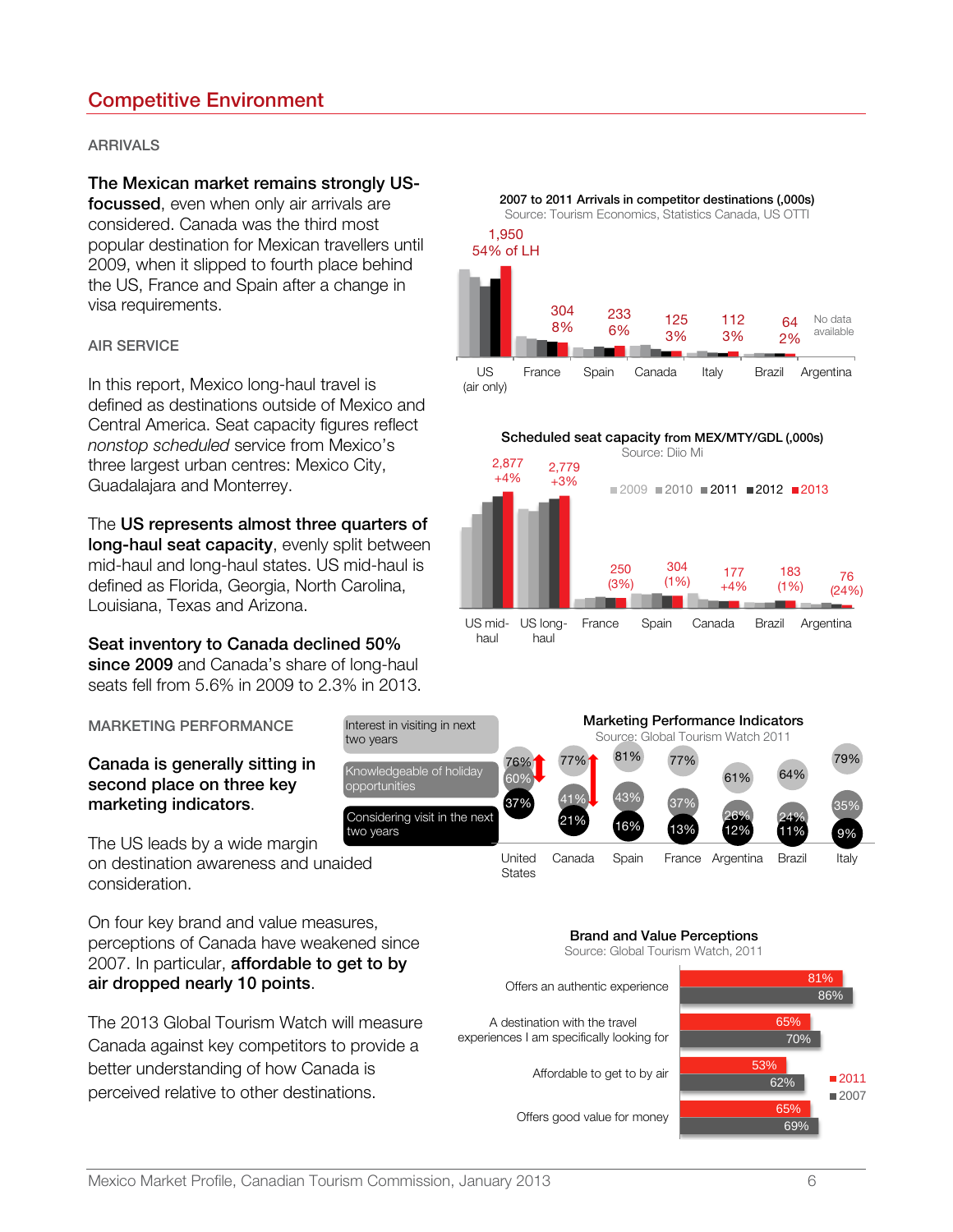# <span id="page-6-0"></span>Marketing along the Path to Purchase

The path-to-purchase model aids in understanding the decision journey of a traveller and the opportunity to influence it. It effectively identifies motivators and blockages to building destination awareness, consideration, evaluation and ultimately, purchase of Canada.

## TRAVELLER PROFILE

The traveller profile charts illustrate the distribution of travellers along the path to purchase:



EQ Source: Global Tourism Watch, 2011

- Long-haul (LH) travellers represent all travellers on the path to purchase.
- Intenders are those at the consideration and evaluation phases.
- Recent visitors came to Canada in the past three years for a holiday.
- Promoters have visited Canada at least once and are very likely to recommend Canada for a holiday.

In the 2011 Global Tourism Watch study, the four target EQ® segments represented 54% of intenders and 50% of recent visitors.

Canada attracted a greater proportion of recent visitors composed of families with children under 18 years and a smaller proportion of singles and couples between 18 and 34 years.

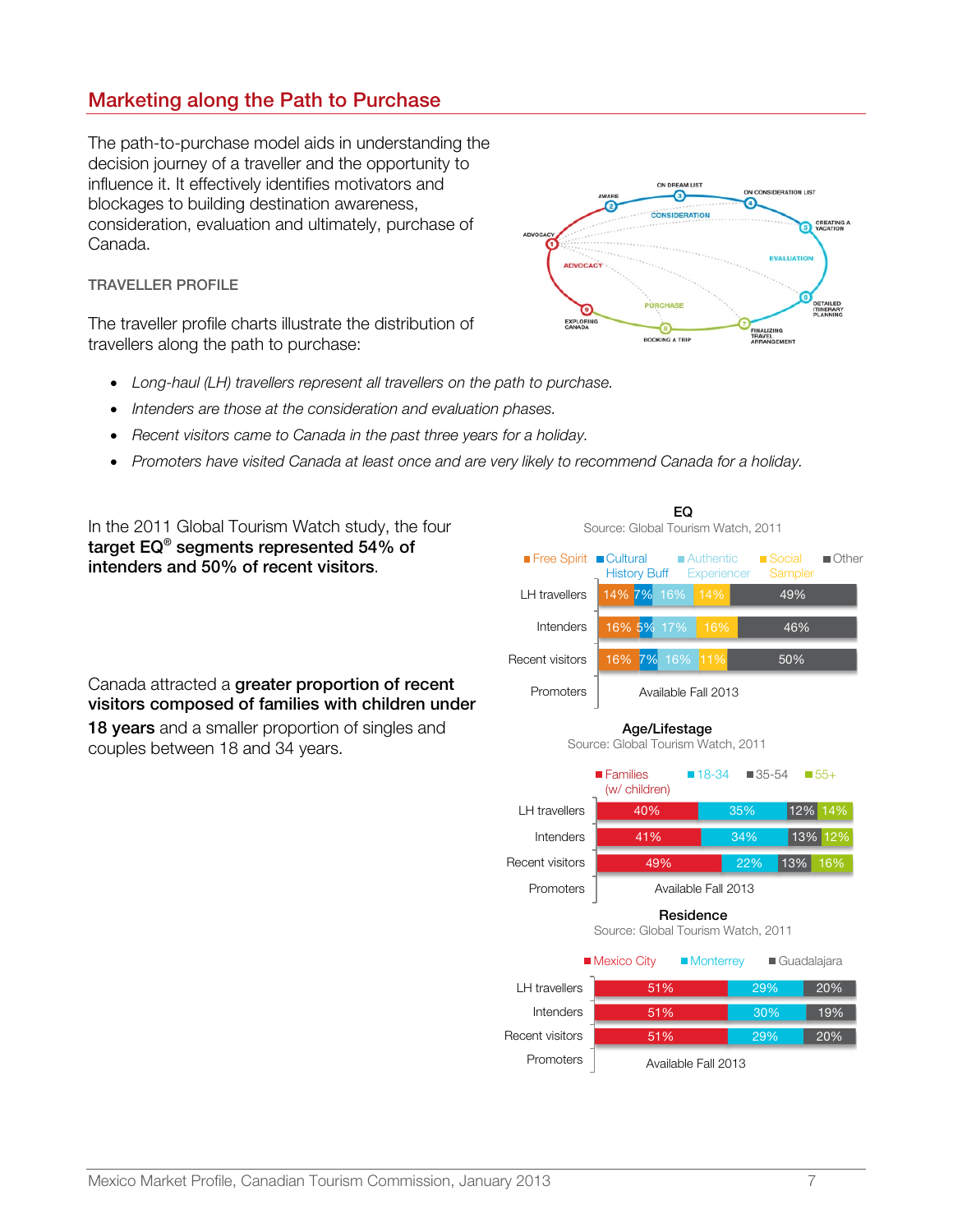## Consideration: 78% of long-haul travellers

#### **MOTIVATORS**

In a 2010 study, Mexican travellers indicated that visiting friends and relatives, seeing historical attractions, experiencing an interesting culture, shopping and city activities were among their top reasons for choosing their holiday destination. The CTC will further explore travel motivators among Mexican travellers in an upcoming Advertising Evaluation study.

 $\left(\begin{matrix} \bullet \\ \bullet \end{matrix}\right)$  Drivers of destination choice

Visiting friends and relatives Historical attractions Shopping, city trips Interesting culture Family activities Entertainment

#### **BARRIERS**

Travellers at the consideration stage indicate that **affordability, visa requirements and not having** enough time as reasons preventing them from visiting Canada.

#### Evaluate: 20% of long-haul travellers

#### **MOTIVATORS**

Canada's target Mexican travellers seek different experiences.

Free Spirits are attracted to fun and exciting experiences they cannot find at home, especially ones that keep them **outdoors**. They are pleasure-seekers with hectic lives, and appreciate being **pampered**. Although they prefer travelling with others, they also **don't want to be tied to an itinerary**.

**Cultural History Buffs** always research the **history** of the places they visit. They enjoy immersing themselves in the local culture and visiting a destination's natural wonders. They prefer travelling independently, which gives them freedom for spontaneity.

Authentic Experiencers seek authenticity and mixing with locals to experience the "real thing". They are interested in learning about the **history** of the places they visit and **learning in general**. They are not just looking to escape from their daily life; they truly want to have new experiences when they travel.

| Travel motivators                                                                                                  |                                                                                    |                                                                                       |  |  |  |
|--------------------------------------------------------------------------------------------------------------------|------------------------------------------------------------------------------------|---------------------------------------------------------------------------------------|--|--|--|
| <b>Free Spirit</b>                                                                                                 | <b>Cultural History Buff</b>                                                       | <b>Authentic Experiencer</b>                                                          |  |  |  |
| Excitement<br>Unstructured travel<br><b>Experiences they cannot</b><br>find at home<br>Indulgence, carefree<br>Fun | History<br>Natural beauty<br>Cultural immersion<br>Spontaneous<br>Lives for travel | History<br>Cultural immersion<br>Authentic experiences<br>Learning<br>New experiences |  |  |  |

#### **BARRIERS**

A 2010 study suggests that the barriers remain the same as those identified in the consideration stage, with greater emphasis on travellers not having enough time.